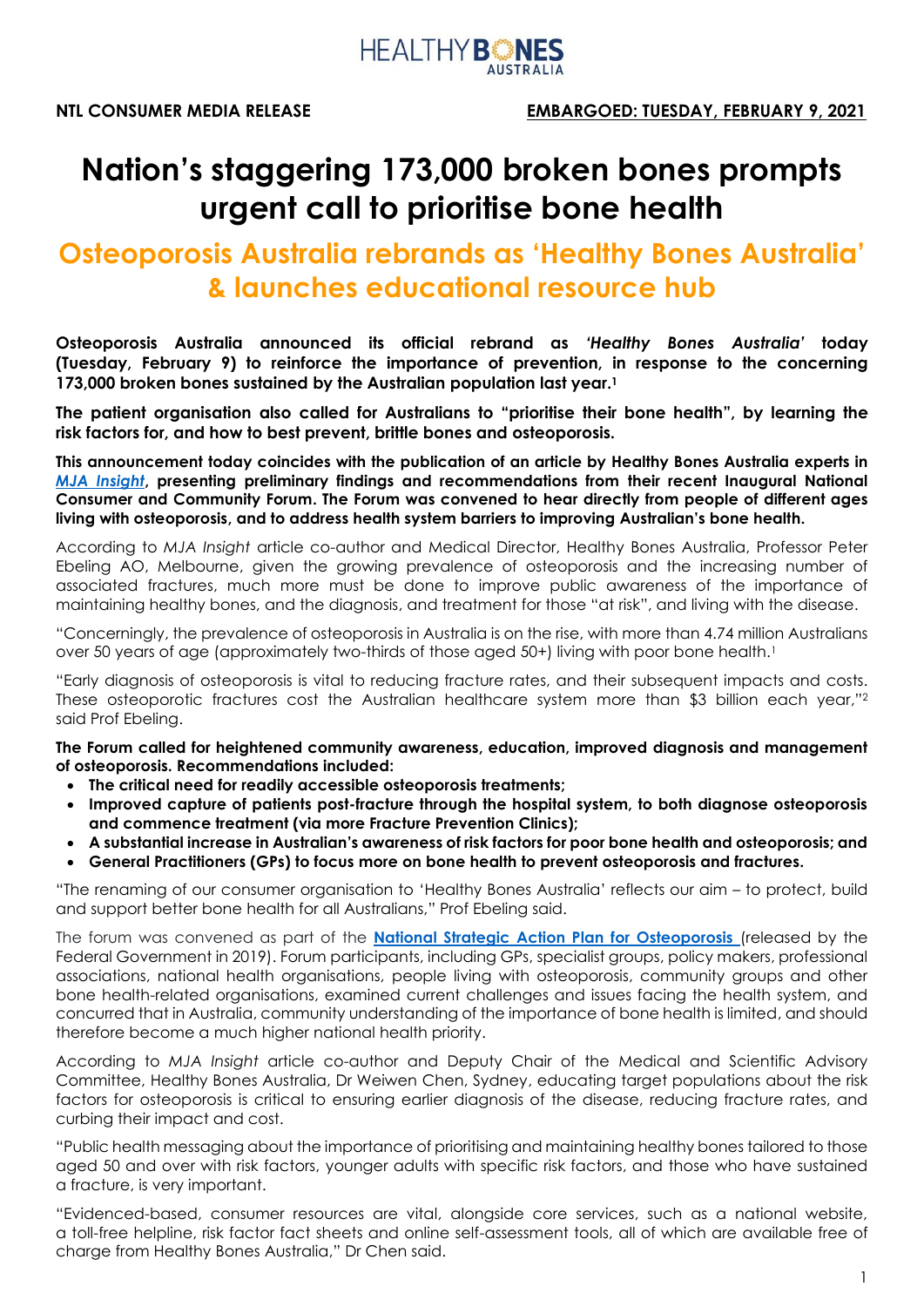"These resources remain critical, together with targeted awareness campaigns, particularly given COVID-19 restrictions have shown online access to credible health information is highly valued."

By 2022, around 6.2 million Australians over 50 years of age will be living with poor bone health (either osteoporosis or osteopenia), <sup>1</sup> equating to 183,105 fractures each year. By 2022, a fracture will occur every 2.9 minutes,<sup>1</sup> resulting in 501 fractures per day, 3,521 fractures per week, and 183,105 fractures per year.<sup>1</sup> By 2022, the projected total cost of poor bone health among Australians aged over 50 years will be \$3.84 billion, comprising ambulance services, hospitalisations, emergency department and outpatient services, rehabilitation, aged care and community services.<sup>1</sup> The total direct and indirect cost of poor bone health and its associated fractures over 10 years (2012-2022) is \$33.6 billion.<sup>1</sup>

"Ignoring bone health has severe consequences, including broken bones. This should be avoided by focusing on prevention, which means understanding risk factors for poor bone health, early diagnosis and appropriate treatment," said CEO of Healthy Bones Australia, Greg Lyubomirsky, Sydney.

"Our new name, 'Healthy Bones Australia', reflects this goal, while our new resource hub – healthybonesaustralia.org.au – offers the community valuable educational tools. Poor bone health is a public health issue – 173,000 broken bones each year is unacceptable."

One of Australasia's most successful sixties female pop stars, Dinah Lee, 77, Sydney is preparing to embark on an Australian music tour. Had the tour been scheduled four years ago however, Dinah would have been unable to participate. Then plagued by persistent lower back pain, which compromised her ability to walk, Dinah visited her GP, who confirmed she had sustained several spinal fractures, and was living with osteoporosis – a disease that also afflicted her mum.

"I'd sustained so much bone loss by the time I saw my doctor, that he said I should have visited him 20 years earlier."

Today, Dinah encourages all Australians, no matter what their age, to care for their bones, by learning how to best prevent osteoporosis, citing "It's important that everyone, from the young, to the old, focuses on building, and maintaining healthy bones."

#### **About osteoporosis**

Osteoporosis is a disease that leads to reduced bone strength and increased risk of fracture.<sup>1,3,4</sup> Osteoporosis occurs when bones lose density and quality, leading to weakness of the skeleton.<sup>5</sup> Once a fracture occurs, action must be taken to protect bone health, and the level of bone density is monitored to gauge improvement.<sup>5,6</sup> Importantly, osteoporosis and osteopenia are not just seen in women only.<sup>7</sup> Men account for up to 30 per cent of all fractures related to osteoporosis and osteopenia, and their associated costs.<sup>7</sup>

Fractures are expensive to treat and disruptive to the lives of patients and their families.<sup>1</sup> Data shows 22 per cent of people over 50 with poor bone health have osteoporosis.<sup>1</sup> The effects on quality of life include loss of independence, chronic pain, disability, emotional distress, lost productivity, and self-limitation caused by a fear of fractures. <sup>2</sup> Key risk factors include a prior fracture, family history, certain medical conditions or medications, early menopause/low testosterone, smoking and high alcohol intake.<sup>2,8,9</sup>

#### **About Healthy Bones Australia**

Healthy Bones Australia, formerly Osteoporosis Australia, is a national not-for-profit organisation, and the leading consumer body charged with reducing broken bones and improving bone health across Australia. Healthy Bones Australia was established in 2001 in response to the growing number of Australians with poor bone health, and the lack of health focus on preventing osteoporosis. Healthy Bones Australia focuses on increasing community and health professional awareness, and advocating to government to reduce the impact of the osteoporosis nation-wide.

**To learn more about Healthy Bones Australia, head to [www.healthybonesaustralia.org.au](http://www.healthybonesaustralia.org.au/)**.

#### *ends#*

### *Issued by VIVA! Communications on behalf of Healthy Bones Australia*

| <b>MEDIA CONTACTS:</b> |    | Kirsten Bruce and Holly Hamilton Green<br><b>VIVA! Communications</b> |
|------------------------|----|-----------------------------------------------------------------------|
|                        | M  | 0401 717 566   0434 799 839                                           |
|                        |    | 02 9968 3741   02 9968 1604                                           |
|                        | E. | kirstenbruce@vivacommunications.com.au                                |
|                        |    | holly@vivacommunications.com.au                                       |

**Download the Healthy Bones Australia digital media kit: <healthybonesmediakit.org.au>**